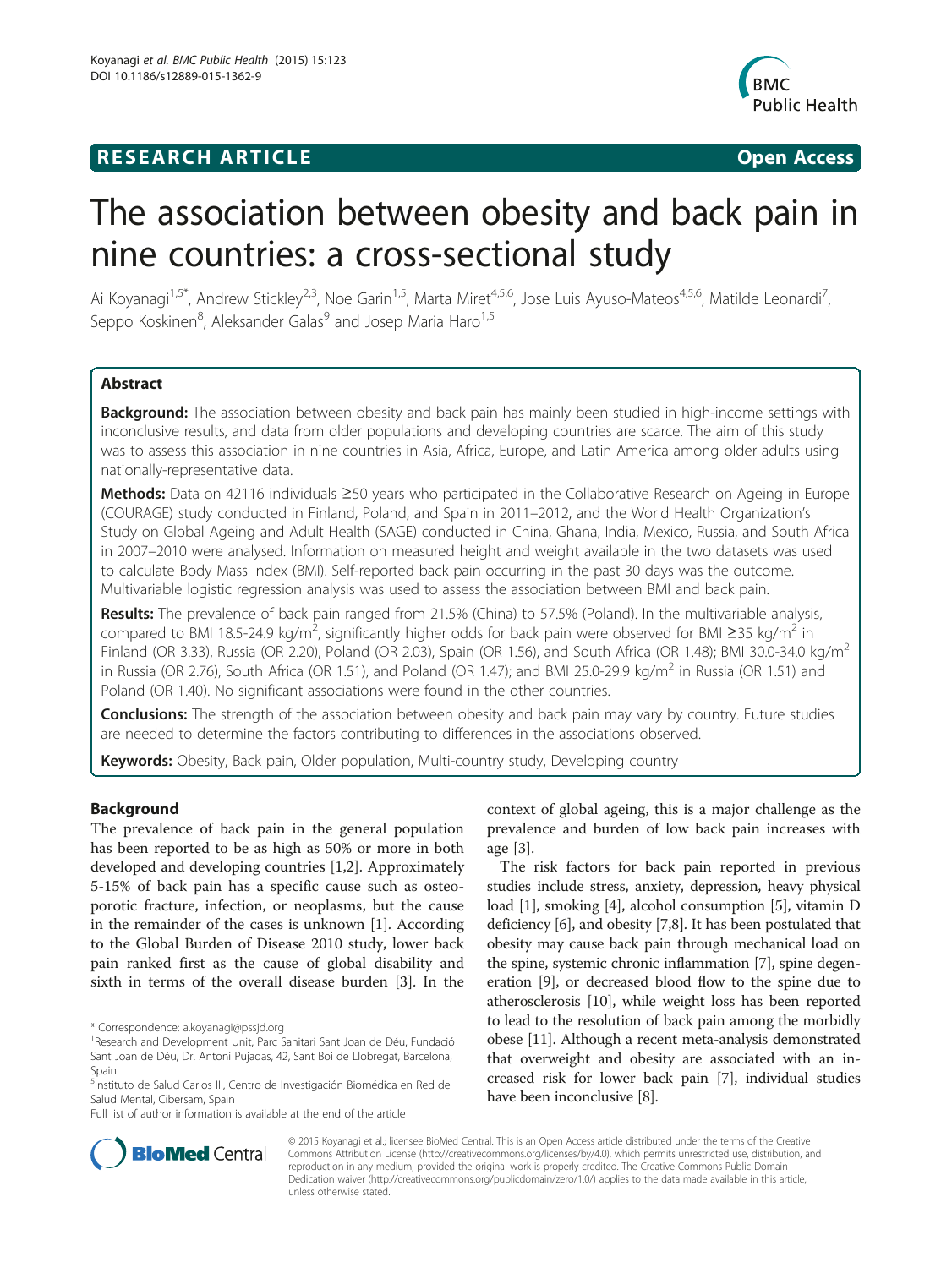The epidemiology of back pain may differ between settings as the type and prevalence of risk factors for back pain may vary. For example, heavy physical labour is more common in developing countries with entry into the workforce taking place at younger ages and physical labour being common even at older ages [[12](#page-8-0)]. In addition, the association between obesity and back pain may differ as individuals in developing countries may have had a shorter period of exposure to obesity since the obesity epidemic generally started later in developing countries [[13](#page-8-0)]. Because some of the adverse effects of obesity are known to become manifest as a result of cumulative exposure (e.g. arthritis) [\[14](#page-8-0)], some differences may be observed.

To date, studies on the association between obesity and back pain in developing countries are scarce, and there have been no multi-continent studies that have examined this association among older adults in countries at different stages of the socio-economic and nutritional transition using standardized data. This is an important research gap as the discrepant findings observed in previous studies may be due to the differences in the study design limiting comparability between studies. Also, whether regional differences exist in this association is unclear. In addition, despite rapid global ageing, there are very few studies on this topic among the older population. Thus, the aim of the current study was to assess the association between obesity and back pain among older adults using nationally-representative data from diverse settings.

#### Methods

This study made use of data from the Collaborative Research on Ageing in Europe (COURAGE) and World Health Organization's (WHO) Study on Global Ageing and Adult Health (SAGE) surveys. The COURAGE survey was conducted between 2011 and 2012 in Finland, Poland, and Spain, while the SAGE survey was undertaken in China, Ghana, India, Mexico, Russia, and South Africa between 2007 and 2010. The aim of these surveys was to create comparable databases with valid and reliable information on health and well-being in adult populations across the world. In particular, the SAGE countries broadly represent different geographical locations and levels of socio-economic and demographic transition. Using the World Bank classification at the time of the survey, these countries corresponded to high-, and middle-/low-income countries respectively [[15](#page-8-0)]. Details of the survey methodology have been published elsewhere [[16,17\]](#page-8-0). In brief, in order to obtain nationally-representative samples, a multistage clustered sampling design method was used. The sample consisted of adults aged ≥18 years with oversampling of those aged ≥50 years. Following a common research protocol across countries, trained interviewers

conducted face-to-face interviews using a standard questionnaire to collect information on factors such as health status, quality of life, disability, and well-being. Quality control procedures were undertaken during the fieldwork [[18](#page-8-0)]. The questionnaires were translated from English into the local languages, following the WHO translation guidelines for assessment instruments which consist of a forward translation, a targeted back-translation, review by a bilingual expert group, and detailed translation reports. All interviews in Mexico and the COURAGE survey countries were completed using a computer-assisted personal interview (CAPI), while a paper and pencil interview (PAPI) was used in the remaining countries with the exception of China where both CAPI and PAPI were used. Anthropometric data were also collected from respondents. A stadiometer and a routinely calibrated electronic weighting scale were used to measure height and weight respectively. If a respondent was unable to undertake the interview because of limited cognitive function, then a separate questionnaire was administered to a proxy respondent. The survey response rate ranged from 51% (Mexico) to 93% (China). Sampling weights were constructed to adjust for the population structure as reported by the United Nations Statistical Division and the National Institute of Statistics for the SAGE and COURAGE surveys respectively. Ethical approval for the SAGE and COURAGE surveys was obtained from the WHO Ethical Review Committee and local ethics research review boards (Helsinki and Uusimaa Hospital District, Finland; Jagiellonian University Medical College, Krakow, Poland; Parc Sanitari Sant Joan de Déu, Barcelona, Spain; La Princesa University Hospital, Madrid, Spain; Shanghai Municipal Centre for Disease Control and Prevention, Shanghai, China; Ghana Medical School, Accra, Ghana; International Institute of Population Sciences, Mumbai, India; National Institute of Public Health, Cuernavaca, Mexico; School of Preventive and Social Medicine, Russian Academy of Medical Sciences, Moscow, Russia; and Human Sciences Research Council, Pretoria, South Africa). The SAGE dataset is publically available online [\(http://www.who.int/healthinfo/sage/en/](http://www.who.int/healthinfo/sage/en/)) and permission to use data from the COURAGE study was obtained from the country coordinators of this study in Finland, Poland, and Spain.

#### Variables

Body mass index (BMI) was calculated as weight in kilograms divided by height in meters squared. Using the standard WHO definition, BMI was categorized as  $\langle 18.5 \text{ kg/m}^2 \rangle$ (underweight),  $18.5-24.9$  kg/m<sup>2</sup> (normal weight),  $25.0-$ 29.9 kg/m<sup>2</sup> (overweight), 30.0-34.9 kg/m<sup>2</sup> (obesity class I), and ≥35.0 kg/m<sup>2</sup> (obesity class II+) [\[19\]](#page-8-0). Information on back pain was obtained by asking "Have you experienced back pain during the last 30 days?". Those who answered 'yes' to this question were categorized as having back pain.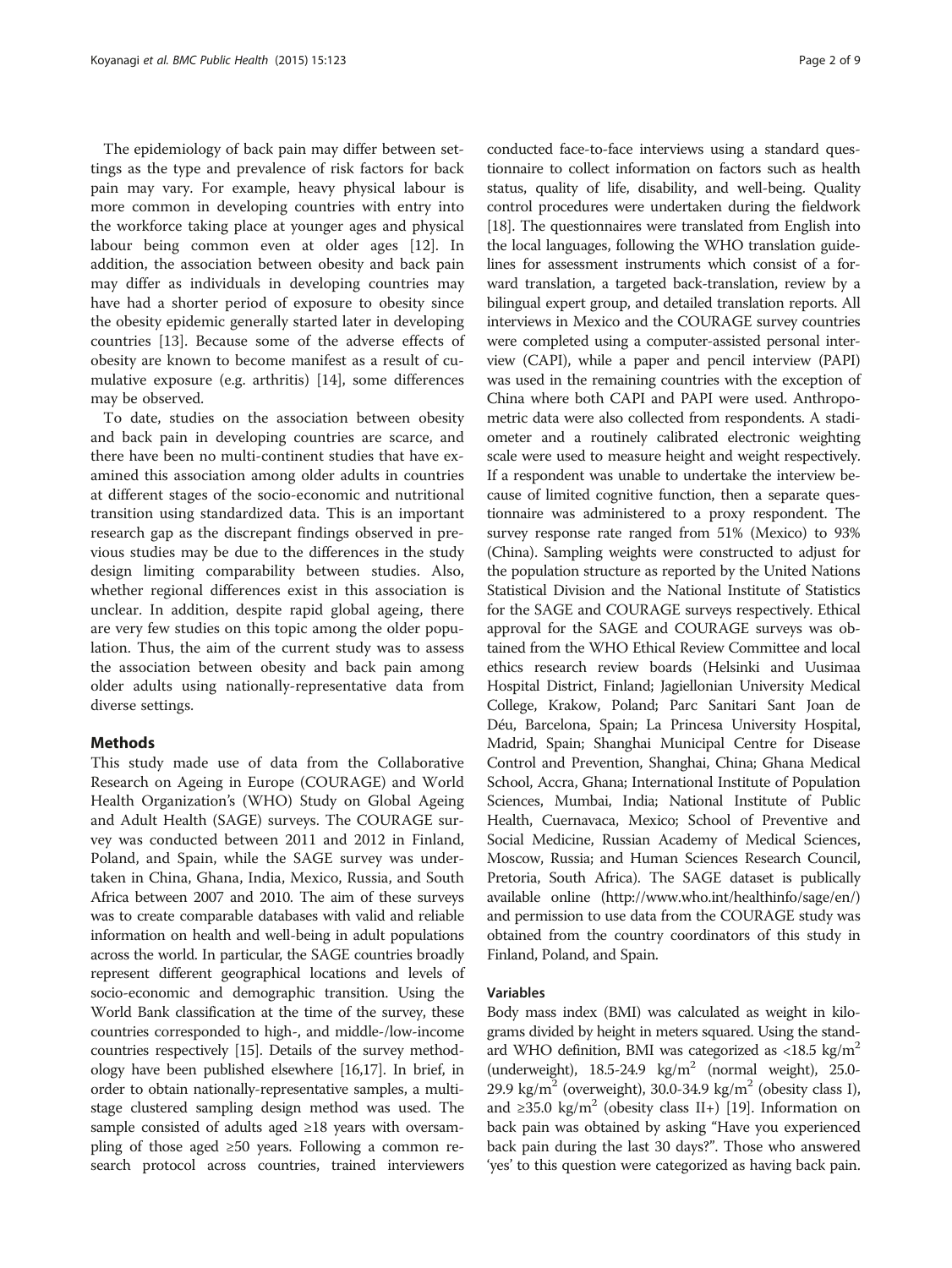Previous literature was used as a guide for the selection of variables that were used for adjustment. These included sex, age, completed education level (≤primary, secondary, ≥tertiary), wealth (assessed by quintiles based on country-specific income), past-12 months depression, physical activity, smoking status, and alcohol consumption [[1](#page-7-0)[,4,5,20\]](#page-8-0). DSM-IV algorithms for major depressive disorder were used to diagnose past-12 months depression. The Global Physical Activity Questionnaire was used to assess the level of physical activity using conventional cut-offs and categorized as low, moderate, and high (<http://www.who.int/chp/steps/GPAQ/en/>). For smoking, respondents were asked "Have you ever smoked tobacco or used smokeless tobacco?" and "Do you currently use (smoke, sniff or chew) any tobacco products such as cigarettes, cigars, pipes, chewing tobacco or snuff?" Those who answered 'no' to the first question were categorized as 'never' smokers, while those who answered 'yes' to both questions were regarded as 'current' smokers. Respondents who answered 'yes' to the first question but 'no' to the second were categorized as having 'quit'. Alcohol consumption was assessed by the question "Have you ever consumed a drink that contains alcohol (such as beer, wine, spirits, etc.)?" Those who answered 'no' were categorized as 'never' drinkers. For those answering 'yes', a separate question asked about how many drinks of any alcohol beverage they had consumed on each day of the past week. Consumers of at least 4 (females) or 5 drinks (males) of any alcoholic beverage per day on at least one day in the past week were considered 'heavy' drinkers. Those who had ever consumed alcohol but were not heavy drinkers were categorized as 'non-heavy' drinkers [\[21\]](#page-8-0).

#### Statistical analysis

The analysis was restricted to those aged 50 years or older. Those respondents with proxy-provided information were excluded from the analysis due to the absence of some information pertaining to the current analysis. To account for the heterogeneity between countries, country-wise analyses were conducted. The crude and age-sex adjusted prevalence of back pain by country was calculated. Population pyramids from the United Nations for the year 2010 [\(http://esa.un.org/wpp/Excel-Data/popula](http://esa.un.org/wpp/Excel-Data/population.htm)[tion.htm](http://esa.un.org/wpp/Excel-Data/population.htm)) were used as the standard population to estimate the age- and sex-adjusted prevalence of back pain. Furthermore, the crude prevalence of demographic, lifestyle factors, and depression was calculated by the presence or absence of back pain. Multivariable logistic regression analysis was used to assess the association between BMI (independent variable) and back pain (dependent variable). As the aim of the current study was to compare normal and higher categories of BMI in terms of their association with back pain, respondents with a BMI <  $18.5 \text{ kg/m}^2$  (underweight) were excluded from the regression analyses. This

resulted in 4.3% (China), 0.5% (Finland), 15.2% (Ghana), 38.8% (India), 0.6% (Mexico), 1.1% (Poland), 1.1% (Russia), 3.1% (South Africa), and 0.6% (Spain) of the subjects being excluded. The model adjusted for sex, age, education, wealth, depression, physical activity, smoking status, and alcohol consumption. Pooled estimates were also calculated but only for the COURAGE survey counties because geographical location and income levels were similar in these countries and so was the association between obesity and back pain. The pooled estimates were adjusted for country by including countries as dummy variables. No attempt was made to obtain pooled estimates for the SAGE survey countries as their income levels and geographical locations were heterogeneous and the association between obesity and back pain was not similar between countries. In order to generate nationally-representative estimates, in all analyses, the sample weighting and the complex study design were taken into account with Taylor linearization methods. The analyses were performed with Stata version 12.1 (Stata Corp LP, College Station, Texas). The level of statistical significance was set at  $P < 0.05$ .

#### Results

After the exclusion of those under age 50 years, the total sample size was 42116 [China (13175), Finland (1452), Ghana (4305), India (6560), Mexico (2313), Poland (2910), Russia (3938), South Africa (3838), and Spain (3625)]. The prevalence of back pain is illustrated in Table 1. There was little difference between the crude and age-sex adjusted estimates. The crude prevalence ranged from 21.5% (China) to 57.5% (Poland). The crude prevalence of back pain by BMI category is shown in Figure [1](#page-3-0). A dose dependent-like increase in back pain associated with higher BMI was observed in Finland, Poland, and Spain. The characteristics of the study sample by the presence of back pain are presented in Table [2](#page-4-0).

| Table 1 Prevalence of back pain among adults aged |  |  |  |
|---------------------------------------------------|--|--|--|
| 50 years or over                                  |  |  |  |

| Survey  | Country      | Crude |                 |      | Age-sex adjusted |
|---------|--------------|-------|-----------------|------|------------------|
| COURAGE | Finland      | 38.0  | $(35.8 - 40.4)$ | 37.3 | $(35.2 - 39.5)$  |
|         | Poland       | 57.5  | $(54.8 - 60.1)$ | 56.3 | $(53.5 - 59.1)$  |
|         | Spain        | 45.1  | $(42.2 - 48.0)$ | 43.5 | $(40.3 - 46.7)$  |
| SAGF    | China        | 21.5  | $(19.9 - 23.2)$ | 21.5 | $(19.9 - 23.3)$  |
|         | Ghana        | 40.5  | $(38.2 - 42.8)$ | 40.1 | (37.9-42.4)      |
|         | India        | 39.2  | $(36.5 - 42.0)$ | 39.8 | $(37.0 - 42.7)$  |
|         | Mexico       | 35.5  | $(28.9 - 42.8)$ | 35.8 | $(30.0 - 42.1)$  |
|         | Russia       | 53.6  | $(48.6 - 58.5)$ | 52.3 | $(47.5 - 57.0)$  |
|         | South Africa | 39.3  | $(36.0 - 42.7)$ | 39.1 | $(35.9 - 42.4)$  |

Abbreviations: COURAGE Collaborative Research on Ageing in Europe, SAGE WHO Study on Global Ageing and Adult Health.

Data are % (95% confidence intervals). Prevalence based on weighted sample.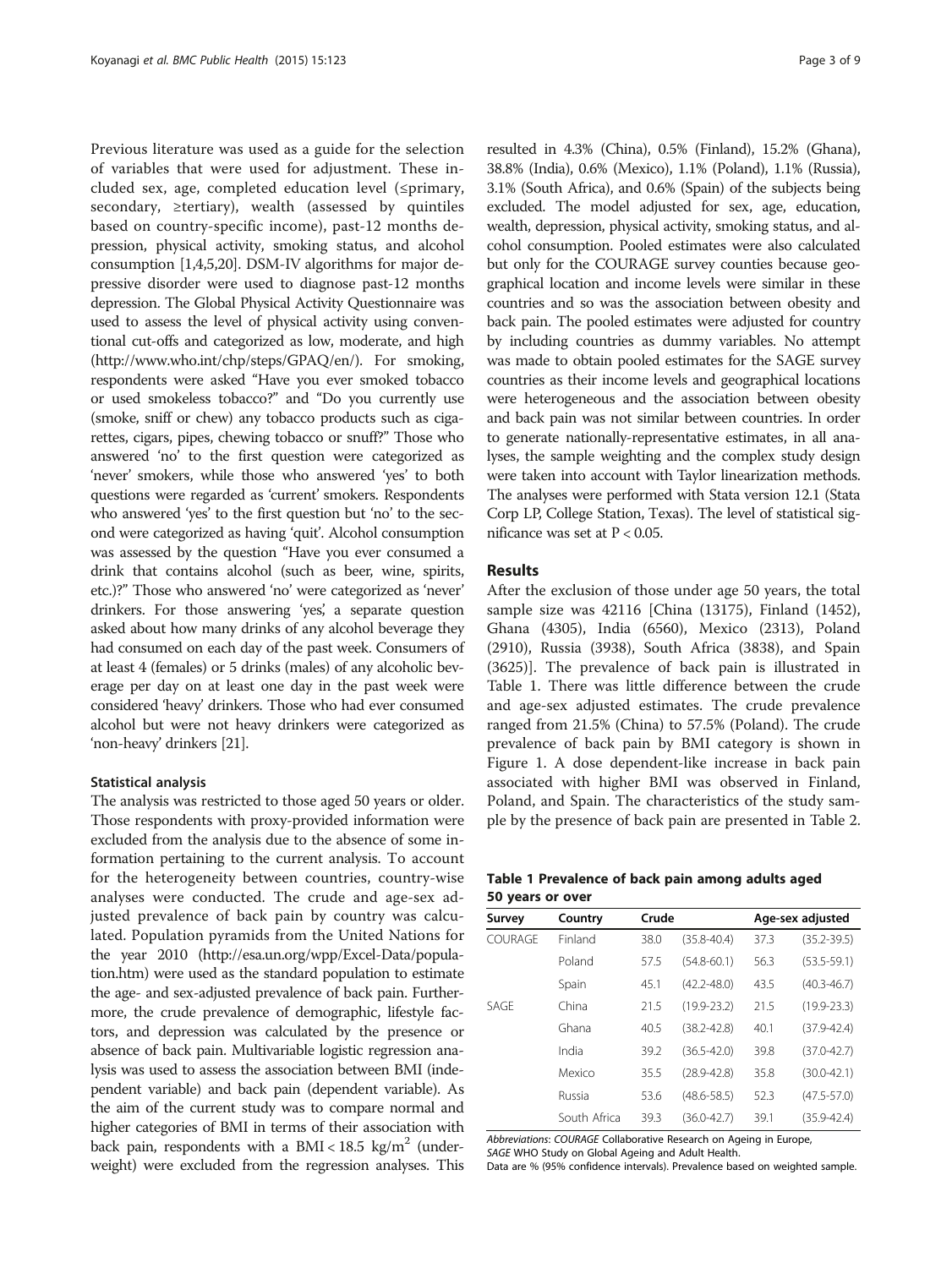<span id="page-3-0"></span>

A particularly high prevalence of BMI  $\geq$  35 kg/m<sup>2</sup> was observed among those with back pain as compared to those without back pain in Finland (13.0% vs. 5.0%), Poland (11.7% vs. 7.1%), and Spain (10.4% vs. 6.4%). The association between BMI, depression, demographic or lifestyle factors, and back pain is shown in Table [3](#page-5-0). Compared to normal weight (BMI 18.5-24.9 kg/m<sup>2</sup>), significantly higher odds for back pain were observed for the following BMI categories: overweight (BMI 25.0- 29.9  $\text{kg/m}^2$ ) in Poland (OR 1.40) and Russia (OR 1.51); obesity class I (BMI 30.0-34.9  $\text{kg/m}^2$ ) in Poland (OR 1.47), Russia (OR 2.76), and South Africa (OR 1.51); obesity class II+ (BMI ≥35 kg/m<sup>2</sup>) in Finland (OR 3.33), Poland (OR 2.03), Spain (OR 1.56), Russia (OR 2.20), and South Africa (OR 1.48). The pooled ORs for the countries in the COURAGE survey were: overweight [OR 1.30 (95%CI 1.10-1.54); p < 0.002], obesity class I [OR 1.33 (95%CI 1.09-1.61); p = 0.005], and obesity class II+ [OR 1.95 (95%CI 1.49-2.56);  $p < 0.001$ ].

Older age was clearly associated with back pain in Poland and Russia but in other countries, either no significant association was found or only some age categories had significant results as compared to the youngest age group. Females were significantly more likely to complain of back pain in all countries except Russia. Lower education was significantly associated with back pain in Poland, China, India, and South Africa. A higher level of wealth was significantly protective against back pain in China, Ghana, and Mexico although the association observed in Ghana was U-shaped where the poorer also had lower odds for back pain as compared to those in the middle wealth quintile. Depression was significantly associated with back pain in all countries with ORs ranging from 2.09 (Mexico) to 7.66 (Russia). Compared to those engaging in high levels of physical activity, those with low and moderate levels of physical activity were 1.33 and 1.69 times significantly more likely to have back pain in Spain and South Africa respectively. As compared to never smoking, current smoking was significantly associated with back pain only in China (OR 1.28), while past smoking was significantly associated with back pain in Finland (OR 1.34) and China (OR 1.32). Finally, alcohol consumption was significantly associated with back pain in Poland, China, and Russia.

### **Discussion**

To the best of our knowledge, this is the first multicontinent study to examine the association between BMI and back pain among older adults. Our study shows that the association between BMI and back pain may differ by context. Significant associations between high BMI and back pain were only observed in Finland, Poland, Spain, Russia, and South Africa but no significant associations were observed in the other countries. The strength of this study is the use of large nationally-representative data obtained by standardized questionnaires and measured BMI across a variety of settings.

Several limitations should be borne in mind however, when interpreting the results. The data in this study, with the exception of BMI, were self-reported. Thus, reporting bias could have affected our results. The reporting of back pain, for example, is conditioned by individual perceptions that can be affected by specific cultural and environmental conditions. In particular, the differences in the prevalence of back pain across countries might stem from methodological, linguistic and cultural variability in the understanding and definition of back pain across country settings [\[22\]](#page-8-0). For example, if pain is as claimed, a "culturally defined physiological and psychological experience" [[23](#page-8-0)], then it is possible that the term 'pain' might itself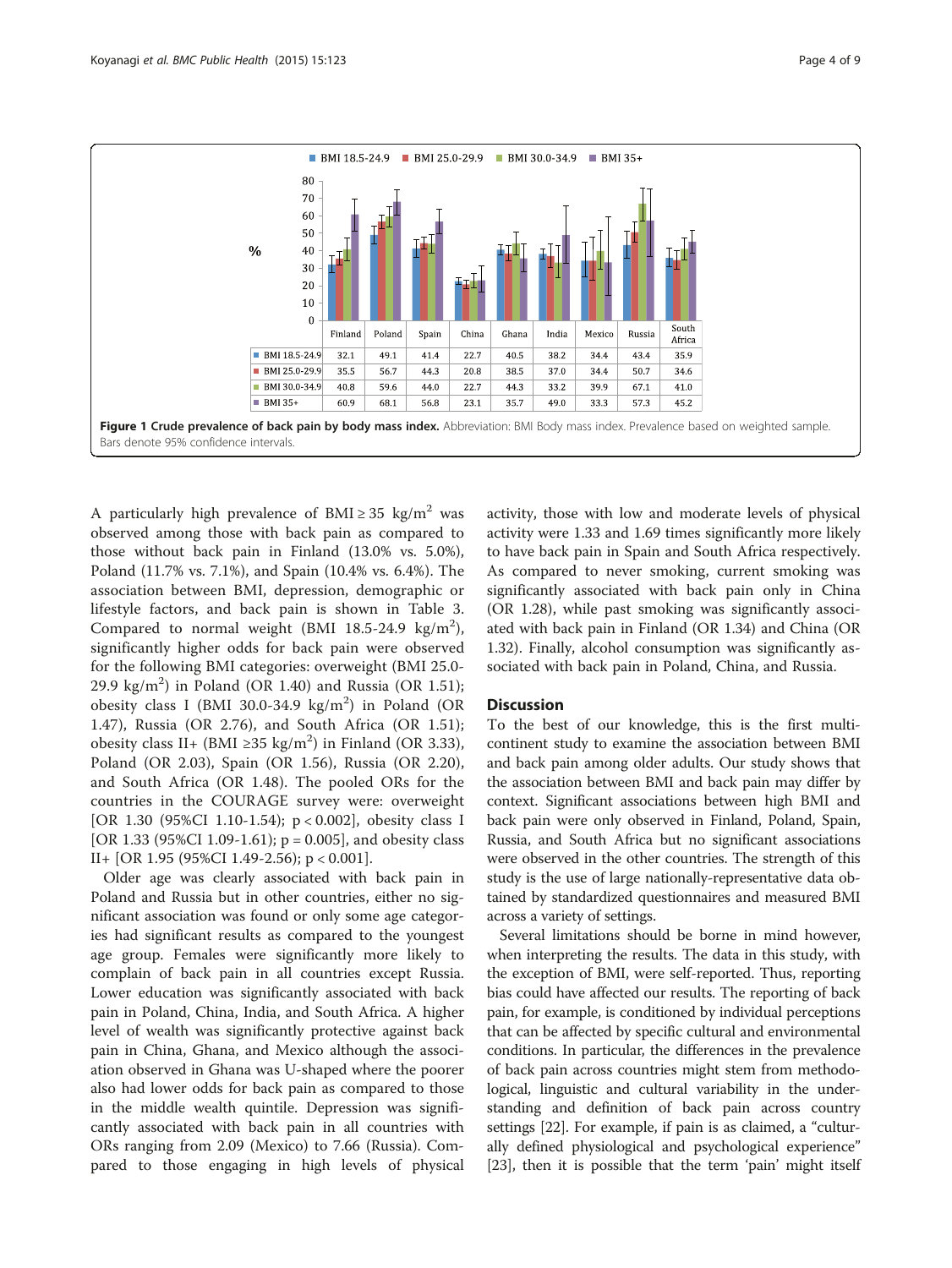|                     |         | <b>COURAGE survey</b> |        |      |       | <b>SAGE survey</b> |       |      |       |      |       |      |        |      |        |      |           |      |
|---------------------|---------|-----------------------|--------|------|-------|--------------------|-------|------|-------|------|-------|------|--------|------|--------|------|-----------|------|
|                     | Finland |                       | Poland |      | Spain |                    | China |      | Ghana |      | India |      | Mexico |      | Russia |      | S. Africa |      |
| <b>Back pain</b>    | No      | Yes                   | No     | Yes  | No    | Yes                | No    | Yes  | No    | Yes  | No    | Yes  | No     | Yes  | No     | Yes  | No        | Yes  |
| BMI ( $kg/m2$ )     |         |                       |        |      |       |                    |       |      |       |      |       |      |        |      |        |      |           |      |
| < 18.5              | 0.6     | 0.2                   | 1.4    | 0.9  | 0.5   | 0.6                | 4.4   | 3.9  | 15.1  | 15.3 | 37.7  | 40.5 | 0.6    | 0.5  | 1.5    | 0.8  | 3.1       | 3.4  |
| 18.5-24.9           | 33.9    | 26.8                  | 28.2   | 20.8 | 23.7  | 20.7               | 60.0  | 62.3 | 54.8  | 55.6 | 48.8  | 47.0 | 21.4   | 20.4 | 28.8   | 19.3 | 24.6      | 21.4 |
| 25.0-29.9           | 42.5    | 39.2                  | 39.4   | 39.6 | 45.3  | 44.8               | 29.8  | 27.7 | 20.3  | 18.9 | 10.9  | 10.0 | 50.4   | 48.1 | 43.1   | 38.7 | 28.4      | 23.3 |
| 30.0-34.9           | 18.0    | 20.8                  | 23.9   | 27.0 | 24.0  | 23.4               | 4.9   | 5.1  | 5.9   | 7.0  | 1.8   | 1.4  | 19.7   | 23.8 | 16.1   | 28.6 | 22.1      | 23.8 |
| $\geq 35.0$         | 5.0     | 13.0                  | 7.1    | 11.7 | 6.4   | 10.4               | 0.9   | 1.0  | 3.9   | 3.3  | 0.7   | 1.1  | 7.9    | 7.2  | 10.7   | 12.5 | 21.9      | 28.1 |
| Age (years)         |         |                       |        |      |       |                    |       |      |       |      |       |      |        |      |        |      |           |      |
| 50-59               | 34.5    | 31.3                  | 43.5   | 34.4 | 34.8  | 29.0               | 46.4  | 41.2 | 42.0  | 36.6 | 51.3  | 44.4 | 52.3   | 43.3 | 53.7   | 37.8 | 52.9      | 44.7 |
| 60-69               | 35.8    | 35.2                  | 31.4   | 34.1 | 28.9  | 27.4               | 31.1  | 34.6 | 27.5  | 27.6 | 30.2  | 32.0 | 23.2   | 30.4 | 23.6   | 25.4 | 29.3      | 33.4 |
| 70-79               | 19.3    | 21.6                  | 17.7   | 21.6 | 27.2  | 32.0               | 18.3  | 19.7 | 21.1  | 25.8 | 14.1  | 18.8 | 17.5   | 18.5 | 15.8   | 26.9 | 13.3      | 14.8 |
| $\geq 80$           | 10.5    | 11.9                  | 7.4    | 9.9  | 9.2   | 11.6               | 4.2   | 4.5  | 9.4   | 10.1 | 4.3   | 4.8  | 7.0    | 7.7  | 6.9    | 9.9  | 4.5       | 7.1  |
| Female              | 49.7    | 60.4                  | 52.5   | 59.5 | 43.4  | 66.1               | 48.1  | 58.3 | 45.0  | 51.7 | 41.9  | 60.0 | 49.9   | 59.7 | 58.9   | 62.7 | 52.7      | 61.4 |
| Education           |         |                       |        |      |       |                    |       |      |       |      |       |      |        |      |        |      |           |      |
| $\geq$ Tertiary     | 27.5    | 23.4                  | 19.0   | 13.3 | 13.4  | 7.6                | 5.1   | 2.3  | 4.1   | 2.9  | 7.0   | 2.2  | 9.0    | 6.5  | 22.8   | 14.4 | 7.1       | 3.7  |
| Secondary           | 56.1    | 57.9                  | 60.4   | 58.4 | 28.7  | 21.9               | 34.4  | 26.1 | 22.8  | 18.7 | 21.9  | 14.0 | 9.9    | 16.6 | 72.1   | 76.1 | 24.5      | 20.0 |
| $\leq$ Primary      | 16.4    | 18.7                  | 20.6   | 28.3 | 57.9  | 70.5               | 60.5  | 71.6 | 73.1  | 78.4 | 71.1  | 83.8 | 81.1   | 76.9 | 5.1    | 9.5  | 68.3      | 76.3 |
| Wealth              |         |                       |        |      |       |                    |       |      |       |      |       |      |        |      |        |      |           |      |
| Poorest             | 22.2    | 24.5                  | 20.9   | 27.8 | 22.0  | 22.7               | 14.8  | 22.2 | 20.2  | 15.5 | 16.1  | 21.4 | 11.6   | 21.7 | 16.3   | 16.0 | 20.7      | 19.3 |
| Poorer              | 25.6    | 29.8                  | 21.4   | 18.6 | 21.4  | 26.8               | 17.3  | 21.4 | 18.5  | 20.0 | 19.7  | 19.2 | 21.4   | 14.9 | 21.4   | 19.3 | 21.4      | 21.2 |
| Middle              | 18.6    | 20.8                  | 17.6   | 18.9 | 19.2  | 21.5               | 19.9  | 21.6 | 17.8  | 24.5 | 18.3  | 19.6 | 18.0   | 13.9 | 17.6   | 20.5 | 18.7      | 18.5 |
| Richer              | 18.3    | 14.8                  | 26.8   | 19.2 | 19.9  | 17.6               | 24.3  | 19.4 | 20.6  | 20.6 | 18.6  | 21.3 | 17.4   | 15.5 | 22.9   | 18.8 | 19.3      | 21.0 |
| Richest             | 15.3    | 10.1                  | 19.6   | 15.5 | 17.6  | 11.5               | 23.7  | 15.4 | 22.9  | 19.3 | 27.4  | 18.5 | 22.5   | 34.1 | 23.3   | 25.4 | 22.1      | 20.0 |
| Depression          | 10.5    | 23.4                  | 5.9    | 19.2 | 18.0  | 36.6               | 0.9   | 2.9  | 2.8   | 15.6 | 11.9  | 22.3 | 14.1   | 21.9 | 2.3    | 8.5  | 2.7       | 8.0  |
| Physical activity   |         |                       |        |      |       |                    |       |      |       |      |       |      |        |      |        |      |           |      |
| High                | 43.2    | 39.6                  | 47.4   | 49.5 | 32.3  | 28.5               | 43.7  | 47.0 | 59.9  | 64.6 | 52.8  | 51.4 | 40.5   | 39.1 | 57.0   | 58.3 | 30.0      | 25.7 |
| Moderate            | 33.5    | 28.6                  | 19.3   | 19.9 | 41.5  | 33.3               | 27.7  | 26.9 | 13.5  | 11.1 | 23.9  | 21.0 | 22.1   | 23.0 | 15.0   | 16.5 | 11.8      | 13.2 |
| Low                 | 23.3    | 31.8                  | 33.3   | 30.6 | 26.2  | 38.2               | 28.6  | 26.0 | 26.7  | 24.3 | 23.3  | 27.6 | 37.4   | 37.9 | 28.0   | 25.2 | 58.2      | 61.1 |
| Smoking status      |         |                       |        |      |       |                    |       |      |       |      |       |      |        |      |        |      |           |      |
| Never               | 35.4    | 35.5                  | 45.7   | 43.8 | 47.9  | 60.0               | 63.6  | 65.6 | 75.2  | 75.1 | 44.5  | 46.5 | 63.1   | 56.2 | 71.8   | 67.7 | 66.6      | 67.1 |
| Current             | 17.0    | 17.6                  | 27.2   | 25.2 | 22.0  | 17.2               | 29.8  | 27.8 | 10.9  | 10.4 | 51.1  | 48.4 | 18.4   | 23.7 | 21.0   | 21.7 | 22.9      | 25.3 |
| Quit                | 47.6    | 46.9                  | 27.1   | 30.9 | 30.2  | 22.9               | 6.6   | 6.5  | 13.9  | 14.5 | 4.4   | 5.1  | 18.5   | 20.1 | 7.2    | 10.6 | 10.6      | 7.6  |
| Alcohol consumption |         |                       |        |      |       |                    |       |      |       |      |       |      |        |      |        |      |           |      |
| Never               | 8.8     | 11.5                  | 15.4   | 14.7 | 27.6  | 35.6               | 67.5  | 67.3 | 42.1  | 45.2 | 84.5  | 86.1 | 48.9   | 48.9 | 32.9   | 25.7 | 76.8      | 76.1 |
| Non-heavy           | 77.4    | 74.8                  | 79.1   | 77.9 | 69.5  | 62.7               | 25.4  | 26.0 | 55.4  | 53.1 | 14.9  | 13.3 | 46.4   | 46.1 | 62.5   | 68.6 | 20.2      | 19.2 |
| Heavy               | 13.8    | 13.7                  | 5.5    | 7.4  | 2.9   | 1.7                | 7.1   | 6.6  | 2.5   | 1.6  | 0.6   | 0.6  | 4.7    | 5.0  | 4.6    | 5.7  | 3.1       | 4.7  |

## <span id="page-4-0"></span>Table 2 Characteristics of the study sample by presence of back pain

Abbreviations: COURAGE Collaborative Research on Ageing in Europe, SAGE WHO Study on Global Ageing and Adult Health, S. Africa South Africa, BMI Body Mass Index.

Data are %. Prevalence based on weighted sample.

have been understood differently [\[24](#page-8-0)] by respondents in different countries leading to different interpretations and responses to our study question. Indeed, this cultural variability might even stretch to differences in what exactly constitutes the 'back'. An earlier study which looked at back pain in Germany and Britain for example, highlighted that in the former there was a different conception of what constitutes the 'back' with no equivalent to the concept of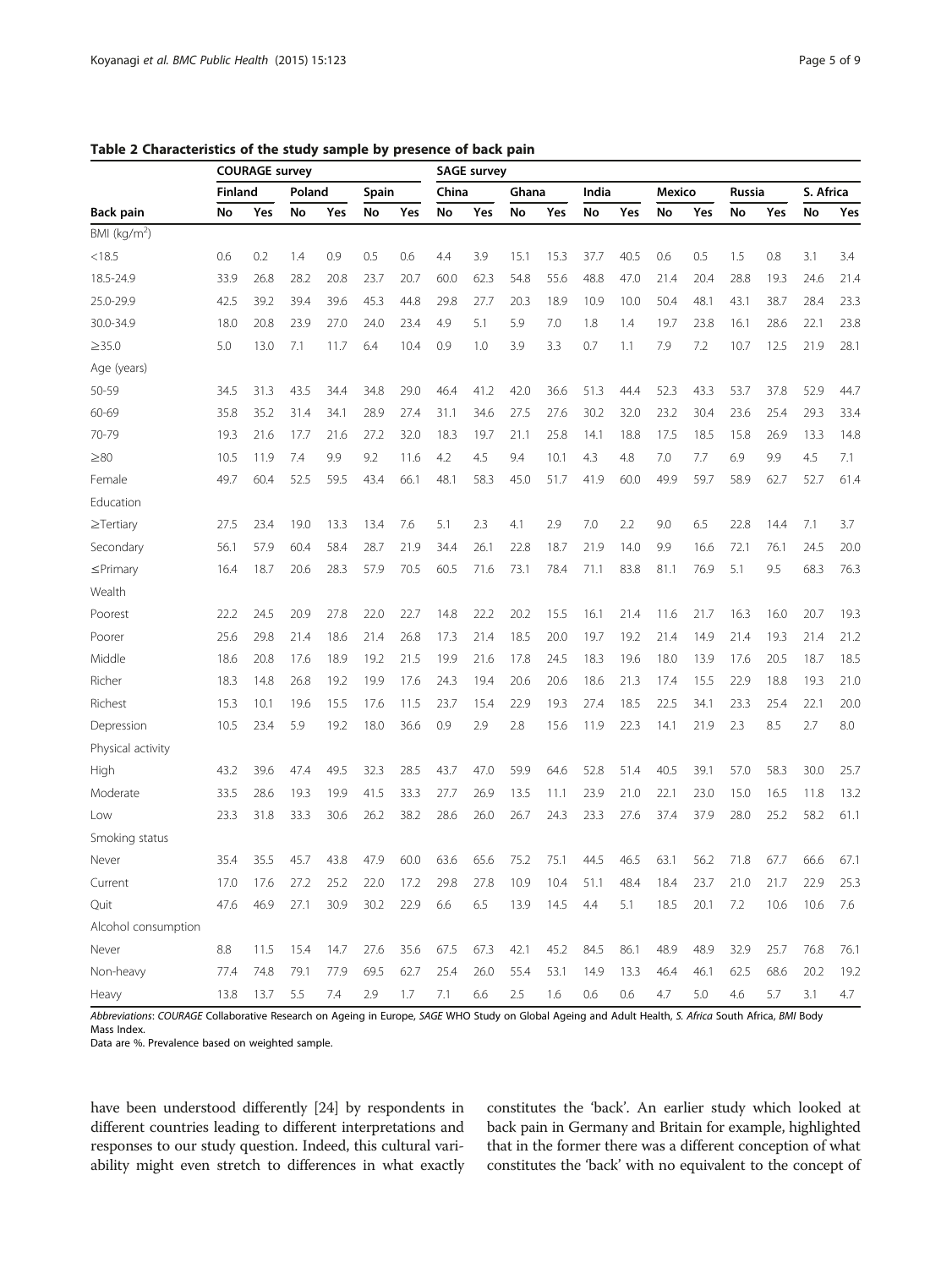<span id="page-5-0"></span>

| Table 3 Association between body mass index or other factors, and back pain among adults aged 50 years or over |  |  |  |  |
|----------------------------------------------------------------------------------------------------------------|--|--|--|--|
| estimated by multivariable logistic regression                                                                 |  |  |  |  |

|                        |                 |                |                 | <b>COURAGE survey</b>                                                 |                                           | <b>SAGE survey</b>                        |                  |                 |                                           |                  |                 |  |  |
|------------------------|-----------------|----------------|-----------------|-----------------------------------------------------------------------|-------------------------------------------|-------------------------------------------|------------------|-----------------|-------------------------------------------|------------------|-----------------|--|--|
| Characteristic         | Reference       |                | Finland         | Poland                                                                | Spain                                     | China                                     | Ghana            | India           | Mexico                                    | <b>Russia</b>    | S. Africa       |  |  |
| BMI ( $kg/m2$ )        | 18.5-24.9       | 25.0-29.9      | 1.19            | $1.40*$                                                               | 1.23                                      | 0.96                                      | 0.90             | 1.01            | 1.54                                      | $1.51*$          | 1.08            |  |  |
|                        |                 |                | $(0.85 - 1.67)$ | $(1.07 - 1.83)$                                                       | $(0.95 - 1.59)$                           | $(0.85 - 1.08)$                           | $(0.72 - 1.13)$  | $(0.76 - 1.34)$ | $(0.86 - 2.75)$                           | $(1.05 - 2.16)$  | $(0.81 - 1.44)$ |  |  |
|                        |                 | 30.0-34.9      | 1.39            | $1.47*$                                                               | 1.13                                      | 1.08                                      | 1.23             | 0.96            | 1.41                                      | $2.76***$        | $1.51*$         |  |  |
|                        |                 |                | $(0.93 - 2.06)$ | $(1.10-1.96)$                                                         | $(0.85 - 1.51)$                           | $(0.87 - 1.34)$                           | $(0.92 - 1.64)$  | $(0.61 - 1.51)$ | $(0.71 - 2.78)$                           | $(1.83 - 4.17)$  | $(1.04 - 2.20)$ |  |  |
|                        |                 | $\geq$ 35.0    | $3.33***$       | $2.03***$                                                             | $1.56*$                                   | 1.00                                      | 0.90             | 1.21            | 1.17                                      | $2.20*$          | $1.48*$         |  |  |
|                        |                 |                | $(2.09 - 5.30)$ | $(1.34 - 3.09)$                                                       | $(1.03 - 2.35)$                           | $(0.65 - 1.55)$                           | $(0.59 - 1.36)$  | $(0.56 - 2.62)$ | $(0.54 - 2.57)$                           | $(1.15 - 4.21)$  | $(1.02 - 2.16)$ |  |  |
| Age (years)            | 50-59           | 60-69          | 0.97            | $1.40***$                                                             | 1.15                                      | $1.17***$                                 | 1.14             | 1.20            | 1.21                                      | $1.81***$        | $1.35*$         |  |  |
|                        |                 |                | $(0.69 - 1.36)$ | $(1.10 - 1.78)$                                                       | $(0.88 - 1.51)$                           | $(1.05 - 1.31)$                           | $(0.95 - 1.36)$  | $(0.95 - 1.52)$ | $(0.73 - 2.00)$                           | $(1.23 - 2.67)$  | $(1.04 - 1.75)$ |  |  |
|                        |                 | 70-79          | 1.24            | $1.66***$                                                             | 1.13                                      | 1.06                                      | $1.29*$          | $1.41*$         | 1.25                                      | $3.11***$        | $1.57*$         |  |  |
|                        |                 |                | $(0.79 - 1.94)$ | $(1.14 - 2.40)$                                                       | $(0.87 - 1.46)$                           | $(0.92 - 1.22)$                           | $(1.01 - 1.66)$  | $(1.01 - 1.96)$ | $(0.74 - 2.11)$                           | $(1.99 - 4.86)$  | $(1.10 - 2.24)$ |  |  |
|                        |                 | ${\geq}80$     | 1.16            | $1.75***$                                                             | 1.18                                      | 0.95                                      | 1.05             | 1.43            | 1.30                                      | $3.53***$        | 1.56            |  |  |
|                        |                 |                | $(0.68 - 2.00)$ | $(1.20 - 2.55)$                                                       | $(0.81 - 1.70)$                           | $(0.67 - 1.34)$                           | $(0.75 - 1.47)$  | $(0.91 - 2.25)$ | $(0.62 - 2.74)$                           | $(1.88 - 6.64)$  | $(0.89 - 2.74)$ |  |  |
| Sex                    | Male            | Female         | $1.53***$       | $1.45***$                                                             | $2.54***$                                 | $1.84***$                                 | $1.32***$        | $2.00***$       | $2.80***$                                 | 1.40             | $1.37*$         |  |  |
|                        |                 |                | $(1.17 - 1.99)$ | $(1.14 - 1.84)$                                                       | $(2.05 - 3.15)$                           | $(1.58 - 2.15)$                           | $(1.10 - 1.59)$  | $(1.56 - 2.58)$ | $(1.59 - 4.91)$                           | $(0.93 - 2.10)$  | $(1.02 - 1.86)$ |  |  |
| Education              | $\geq$ Tertiary | Secondary      | 1.03            | 1.35                                                                  | 0.98                                      | 1.40                                      | 0.97             | 1.29            | 1.67                                      | $1.47*$          | 1.52            |  |  |
|                        |                 |                | $(0.78 - 1.34)$ | $(0.98 - 1.85)$                                                       | $(0.68 - 1.40)$                           | $(0.96 - 2.04)$                           | $(0.58 - 1.63)$  | $(0.80 - 2.08)$ | $(0.59 - 4.71)$                           | $(1.04 - 2.08)$  | $(0.79 - 2.90)$ |  |  |
|                        |                 | $\leq$ Primary | 0.96            | $1.50*$                                                               | 1.32                                      | $1.72*$                                   | 1.09             | $1.79*$         | 1.31                                      | 1.67             | $2.01*$         |  |  |
|                        |                 |                | $(0.66 - 1.38)$ | $(1.02 - 2.20)$                                                       | $(0.89 - 1.98)$                           | $(1.10 - 2.68)$                           | $(0.66 - 1.82)$  | $(1.14 - 2.83)$ | $(0.51 - 3.34)$                           | $(0.97 - 2.85)$  | $(1.04 - 3.90)$ |  |  |
| Wealth                 | Middle          | Poorest        | 0.75            | 1.06                                                                  | 0.83                                      | 1.23                                      | $0.55***$        | 1.01            | $2.26*$                                   | 0.83             | 0.97            |  |  |
|                        |                 |                | $(0.49 - 1.14)$ | $(0.76 - 1.49)$                                                       | $(0.61 - 1.12)$                           | $(0.97 - 1.57)$                           | $(0.41 - 0.74)$  | $(0.70 - 1.47)$ | $(1.17 - 4.35)$                           | $(0.52 - 1.33)$  | $(0.66 - 1.42)$ |  |  |
|                        |                 | Poorer         | 0.98            | 1.11                                                                  | 0.92                                      | 1.07                                      | $0.71*$          | 0.79            | 0.59                                      | 0.79             | 1.20            |  |  |
|                        |                 |                | $(0.66 - 1.44)$ | $(0.76 - 1.62)$                                                       | $(0.72 - 1.18)$                           | $(0.86 - 1.33)$                           | $(0.54 - 0.94)$  | $(0.55 - 1.13)$ | $(0.30 - 1.13)$                           | $(0.42 - 1.48)$  | $(0.78 - 1.85)$ |  |  |
|                        |                 | Richer         | 0.79            | 0.73                                                                  | 0.88                                      | $0.76*$                                   | $0.76*$          | 1.18            | 0.93                                      | 0.82             | 0.93            |  |  |
|                        |                 |                | $(0.54 - 1.15)$ | $(0.52 - 1.03)$                                                       | $(0.61 - 1.26)$                           | $(0.58 - 1.00)$                           | $(0.58 - 0.99)$  | $(0.80 - 1.76)$ | $(0.49 - 1.75)$                           | $(0.43 - 1.56)$  | $(0.64 - 1.37)$ |  |  |
|                        |                 | Richest        | 0.65            | 0.85                                                                  | 0.77                                      | $0.68***$                                 | $0.64***$        | 0.74            | 1.73                                      | 1.01             | 1.03            |  |  |
|                        |                 |                | $(0.40 - 1.05)$ | $(0.60 - 1.22)$                                                       | $(0.57 - 1.04)$                           | $(0.52 - 0.89)$                           | $(0.50 - 0.83)$  | $(0.53 - 1.03)$ | $(0.82 - 3.68)$                           | $(0.58 - 1.75)$  | $(0.64 - 1.66)$ |  |  |
| Depression             | No              | Yes            | $2.51*$         | $5.23***$                                                             | $2.51***$                                 | $3.08***$                                 | $6.74***$        | $2.40***$       | $2.09*$                                   | $7.66***$        | 3.89***         |  |  |
|                        |                 |                | $(1.26 - 5.02)$ | $(3.05 - 8.98)$                                                       | $(1.75 - 3.58)$                           | $(2.07 - 4.57)$                           | $(4.33 - 10.47)$ | $(1.82 - 3.16)$ | $(1.07 - 4.10)$                           | $(2.47 - 23.73)$ | $(1.84 - 8.22)$ |  |  |
| Physical activity High |                 | Moderate       | 0.81            | 0.96                                                                  | 0.85                                      | 0.99                                      | 0.78             | 0.80            | 0.90                                      | 1.06             | $1.69*$         |  |  |
|                        |                 |                |                 | $(0.61 - 1.07)$ $(0.72 - 1.28)$                                       |                                           | $(0.67-1.07)$ $(0.85-1.16)$ $(0.57-1.06)$ |                  |                 | $(0.64 - 1.00)$ $(0.50 - 1.64)$           | $(0.72 - 1.55)$  | $(1.10 - 2.61)$ |  |  |
|                        |                 | Low            | 1.21            | 0.82                                                                  | $1.33*$                                   | 0.89                                      | 0.83             | 1.05            | 0.74                                      | 0.72             | 1.33            |  |  |
|                        |                 |                |                 | $(0.86-1.69)$ $(0.62-1.09)$ $(1.02-1.73)$ $(0.73-1.09)$ $(0.64-1.07)$ |                                           |                                           |                  |                 | $(0.79-1.39)$ $(0.44-1.25)$ $(0.48-1.07)$ |                  | $(0.94 - 1.88)$ |  |  |
| Smoking status Never   |                 | Smoker         | 1.46            | 1.12                                                                  | 1.11                                      | $1.28***$                                 | 0.94             | 1.18            | 1.93                                      | 1.30             | 1.14            |  |  |
|                        |                 |                | $(0.97 - 2.21)$ |                                                                       | $(0.83-1.50)$ $(0.86-1.43)$ $(1.08-1.52)$ |                                           | $(0.70 - 1.27)$  |                 | $(0.93-1.50)$ $(0.98-3.82)$               | $(0.73 - 2.33)$  | $(0.80 - 1.64)$ |  |  |
|                        |                 | Quit           | $1.34*$         | 1.30                                                                  | 1.19                                      | $1.32*$                                   | 1.25             | 1.33            | 1.58                                      | 1.79             | 0.84            |  |  |
|                        |                 |                | $(1.01 - 1.77)$ | $(0.98 - 1.72)$                                                       | $(0.85 - 1.65)$                           | $(1.02 - 1.71)$                           | $(0.95 - 1.64)$  | $(0.76 - 2.35)$ | $(0.82 - 3.05)$                           | $(0.95 - 3.36)$  | $(0.52 - 1.34)$ |  |  |
| Alcohol                | Never           | Non-heavy 0.76 |                 | 1.16                                                                  | 1.05                                      | $1.21*$                                   | 0.90             | 1.25            | 1.39                                      | $1.85***$        | 1.17            |  |  |
| consumption            |                 |                | $(0.47 - 1.22)$ | $(0.86 - 1.57)$                                                       | $(0.74 - 1.47)$                           | $(1.00-1.45)$                             | $(0.75 - 1.09)$  | $(0.92 - 1.69)$ | $(0.81 - 2.39)$                           | $(1.23 - 2.77)$  | $(0.85 - 1.62)$ |  |  |
|                        |                 | Heavy          | 0.85            | $1.90*$                                                               | 0.99                                      | 1.10                                      | 0.58             | 0.85            | 1.38                                      | $3.08***$        | 1.69            |  |  |
|                        |                 |                |                 | $(0.46-1.58)$ $(1.09-3.30)$ $(0.40-2.47)$                             |                                           | $(0.83-1.45)$ $(0.32-1.03)$               |                  |                 | $(0.24-3.04)$ $(0.40-4.80)$ $(1.45-6.56)$ |                  | $(0.90 - 3.17)$ |  |  |

A*bbreviations: COURAGE* Collaborative Research on Ageing in Europe, SAGE WHO Study on Global Ageing and Adult Health, S. A*frica* South Africa, *BMI* Body Mass Index. Data are adjusted OR (95% confidence intervals). Models are adjusted for all covariates in the table.  $*p < 0.05$ ,  $**p < 0.01$ ,  $***p < 0.001$ .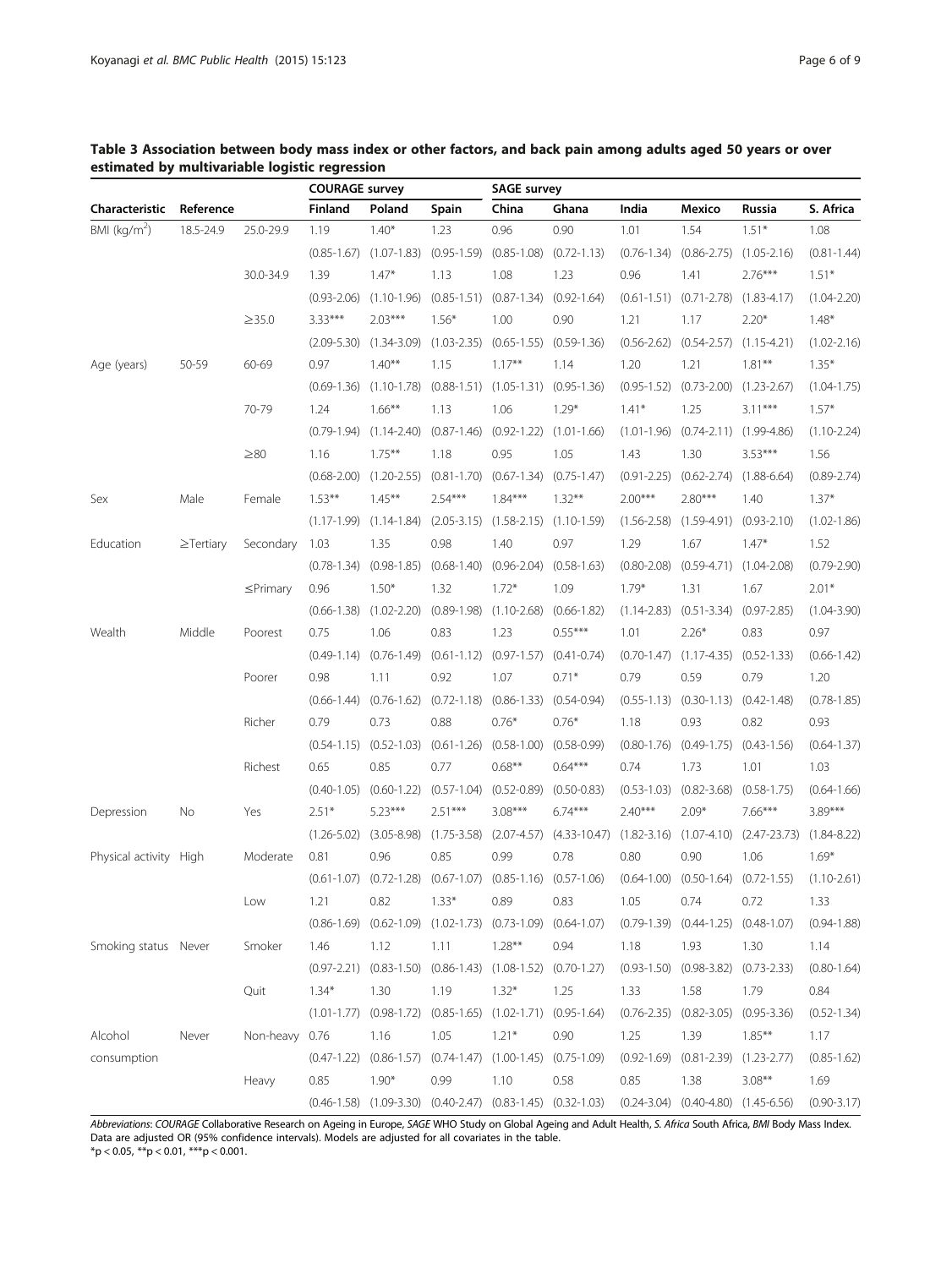the 'low back' found in Britain [\[25\]](#page-8-0). Regarding the methodology, our question asked about the occurrence of back pain "During the last 30 days" without attempting to determine how long the pain lasted, whether it was chronic or acute, or how it impacted on the daily activity of the subject. Again, this might have been problematic as a previous review has shown for example, that different definitions of the duration of back pain (i.e. on the day of a survey vs. more than two weeks duration) can lead to a large difference in the reported prevalence of pain [[26](#page-8-0)]. Thus, taken together, this body of research not only highlights that a number of factors might affect the reporting of pain in different locations, but it also suggests that future cross-country research should be cognizant of the potential for cultural differences in the interpretation and reporting of pain, and how more precise definitions of pain, where it is occurring, its duration and intensity may lead to better comparative prevalence estimates across countries. In addition, most previous research on obesity and back pain has focused on lower back pain. Thus, the results of our study may not be directly comparable with those from other studies as we focused on back pain with no specification of location. Moreover, we did not have any information on stress, anxiety, percent body fat, and vitamin D deficiency which have been associated with both obesity and back pain in previous studies [\[1,](#page-7-0)[6,20,27-29](#page-8-0)]. Thus, their independent and potentially confounding effects remain unknown. Finally, as with all cross-sectional research, it is impossible to establish causality. For example, back pain may be the cause of obesity as a result of less physical activity.

The prevalence of back pain increased with age in Poland and Russia but no clear patterns were observed in the other countries. Previous studies have reported an increasing trend with age or a decrease after age 65 years [[3,30\]](#page-8-0). The different patterns observed between countries may be related to differences in the frequency of factors such as increased tolerance or decreased perception of pain associated with ageing, or activities which cause back pain [[30\]](#page-8-0). The finding that female sex, lower wealth, and education were associated with back pain in most or some countries has been previously reported [[1\]](#page-7-0). Lower socioeconomic status may be associated with back pain through heavy manual work or less access to health facilities. The reason for the U-shaped association in Ghana where both low and high socioeconomic status were associated with lower odds for back pain is unclear and is an area for future research.

In our study, depression, which has also been associated with back pain in previous studies [\[20](#page-8-0)], was the strongest and most consistent correlate of back pain across countries suggesting that mental health may be an important determinant of back pain in the countries studied. Compared to high levels of physical activity, low

and moderate physical activity were associated with significantly higher odds for back pain in Spain and South Africa respectively. Inconsistent results have also been found in previous studies and the association seems to depend on the type of physical activity [[31\]](#page-8-0). Furthermore, although not statistically significant, a U-shaped association between physical activity and back pain was observed notably in countries such as Finland and Spain where the moderate category had the lowest odds for back pain. This U-shaped association where both low and high levels of exercise are associated with a higher risk of back pain as compared with a moderate amount of exercise has been reported previously [[32,33\]](#page-8-0). The exact mechanism underlying the association between low physical activity and higher odds for back pain is uncertain but at least one explanation may be that those with back pain are avoiding physical activity due to fear that it would exacerbate the pain [\[34\]](#page-8-0).

Current smoking was only associated with back pain in China, and past smoking was associated with back pain in Finland and China. Similar findings have been previously reported [\[4](#page-8-0)]. Heavy alcohol consumption was associated with back pain in Poland and Russia, while non-heavy alcohol consumption was associated with back pain in China and Russia. The regional variations observed in the association between lifestyle factors and back pain may be due to factors such as differences in the type of physical activity undertaken, quantity of cigarettes smoked, or the amount and quality of alcohol consumed. Alternatively, as smoking and alcohol consumption have been identified as coping mechanisms for stress, and stress, in turn, is associated with back pain, this may be a reflection of different types of stress coping strategy used in different populations [\[35\]](#page-8-0).

It is possible that the inclusion of different control variables in the model (such as the 'lifestyle' variables discussed above) might have affected the association between BMI and pain in different ways. To assess this, we also conducted an exploratory hierarchical analysis that examined the effect of including different covariates in the model sequentially by comparing the BMI odds ratios in the univariable and subsequent models. However, adjustment for other factors associated with back pain did not appreciably affect the BMI odds ratios across the different models (data not shown).

A review article, which included 56 studies conducted between 1965 and 1997, concluded that there was insufficient evidence to assess whether obesity causes low back pain [[8](#page-8-0)]. In a recent meta-analysis published in 2010, which included 33 studies, obesity was associated with 1.33 (cross-sectional studies) and 1.53 (cohort studies) times higher odds for lower back pain [\[7\]](#page-8-0). A recent large population-based 11-year follow-up study conducted in Norway found that among those without low back pain at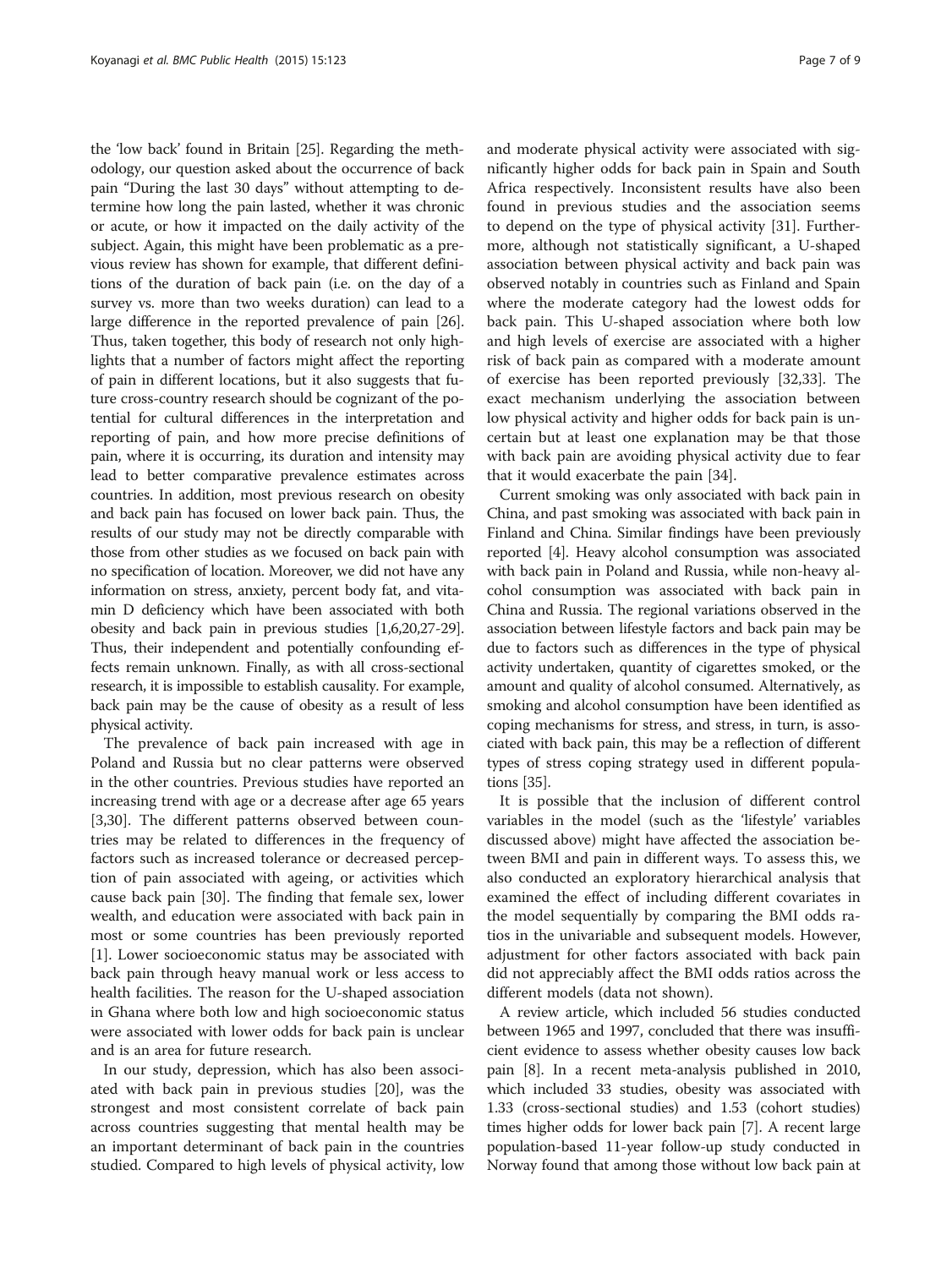<span id="page-7-0"></span>baseline, the risk for developing low back pain was 1.34 and 1.22 times significantly higher for men and women when BMI  $\geq$  30 kg/m<sup>2</sup> was compared to BMI < 25 kg/m<sup>2</sup> [[36](#page-8-0)]. It has been suggested that obesity might cause back pain through a number of different mechanisms including decreased blood flow to the spine through the effects of atherosclerosis [\[10\]](#page-8-0), spine degeneration [\[9\]](#page-8-0), or as a result of mechanical stress, and changes in metabolism, or via inflammatory pathways [[7](#page-8-0)].

In our study, significant associations between overweight and/or obesity and back pain were observed in Finland, Poland, Spain, Russia, and South Africa but not in the other countries. The reason why obesity was associated with back pain only in some countries but not in others is unclear but several reasons may be speculated. First of all, since the obesity epidemic started earlier in some settings [\[13\]](#page-8-0), some countries may have had an average younger age of obesity onset resulting in a longer cumulative exposure to obesity. Alternatively, this regional difference may at least partly be a function of survival. The obese in low or middle-income countries may not live long, while those in high-income countries may live longer due to the better care of cardiovascular diseases for which the obese are at higher risk. Longer exposure to obesity may lead to a higher risk of back pain through its cumulative mechanical load on the spine. Next, this association may be related to the link between stress and back pain. Stress or anxiety may be common underlying factors for obesity and back pain where the link between stress and obesity might be through the effects of overeating [\[37,38\]](#page-8-0). Specifically, overeating, which is sometimes used as a coping strategy to mitigate stress or anxiety, may be more commonly used in some contexts, while some societies tend to have higher levels of stress [\[39](#page-8-0)]. Also, fat mass but not lean mass has been associated with low back pain [[29](#page-8-0)]. The difference in average percent body fat for a given BMI category between ethnic groups may also have contributed to some of the differences observed. However, Asians generally have higher fat levels compared to Caucasians for the same BMI [[40](#page-8-0)], and thus, our study does not necessarily support this hypothesis as no significant association between obesity and back pain was observed in the Asian countries. Finally, vitamin D deficiency has been associated with low back pain [[6](#page-8-0)]. It may be that obesity is associated with different levels of vitamin D deficiency depending on the context [[41\]](#page-8-0).

## Conclusion

Overweight and/or obesity were associated with significantly higher odds for back pain among those aged 50 and above in Finland, Poland, Spain, Russia, and South Africa. Our study indicates that the association between obesity and back pain may be setting-dependent. This

suggests that weight loss interventions to prevent back pain may have limited effects in some settings. Further research is now needed to more precisely determine the underlying factors that are contributing to the differences observed between countries. In particular, studies may need to take into account factors that were not measured in our study or in most previous studies such as anxiety, stress-related eating, body fat mass, and the level of vitamin D deficiency.

#### Abbreviations

BMI: Body mass index; COURAGE: Collaborative research on ageing in Europe; SAGE: WHO Study on Global Ageing and Adult Health.

#### Competing interests

The authors declare that they have no competing interests.

#### Authors' contributions

AK conceived the study idea, analyzed and interpreted the data, and wrote the main body of the text. AS contributed to the drafting of the manuscript, interpreted the data, and commented for intellectual content. NG, MM, JLAM, ML, SK, AG, JMH organized and undertook the survey and commented on the manuscript for intellectual content. All authors read and approved the final manuscript.

#### Acknowledgments

Ai Koyanagi's work was supported by the Miguel Servet contract financed by the CP13/00150 project, integrated into the National  $R + D + I$  and funded by the ISCIII - General Branch Evaluation and Promotion of Health Research - and the European Regional Development Fund (ERDF). Noe Garin was supported by the Spanish Ministry of Education, Culture and Sport (FPU grant 12/05661). WHO's Study on Global Ageing and Adult Health is supported by the United States National Institute on Aging's Division of Behavioral and Social Research through Interagency Agreements (OGHA 04034785; YA1323-08-CN-0020; Y1-AG- 1005–01) and through research grants (R01-AG034479 and R21-AG034263) and the World Health Organization's Department of Health Statistics and Information Systems. The research leading to these results has received funding from the European Community's Seventh Framework Programme (FP7/2007-2013) under grant agreement number 223071 (COURAGE in Europe), from the Instituto de Salud Carlos III-FIS research grants number PS09/00295 and PS09/01845, and from the Spanish Ministry of Science and Innovation ACI-Promociona (ACI2009-1010). The study was also supported by the Centro de Investigación Biomédica en Red de Salud Mental (CIBERSAM), Instituto de Salud Carlos III. The funders had no role in study design, data collection and analysis, interpretation of data, decision to publish, or preparation of the manuscript.

#### Author details

<sup>1</sup> Research and Development Unit, Parc Sanitari Sant Joan de Déu, Fundació Sant Joan de Déu, Dr. Antoni Pujadas, 42, Sant Boi de Llobregat, Barcelona, Spain. <sup>2</sup>Department of Human Ecology, Graduate School of Medicine, The University of Tokyo, Tokyo, Japan. <sup>3</sup>Stockholm Centre on Health of Societies in Transition (SCOHOST), Södertörn University, Huddinge, Sweden. 4 Department of Psychiatry, Universidad Autónoma de Madrid, Madrid, Spain. 5 Instituto de Salud Carlos III, Centro de Investigación Biomédica en Red de Salud Mental, Cibersam, Spain. <sup>6</sup>Department of Psychiatry, Hospital Universitario de La Princesa, Instituto de Investigación Sanitaria Princesa (IP), Madrid, Spain. <sup>7</sup>Department of Neurology, Public Health and Disability Unit Neurological Institute Carlo Besta IRCCS Foundation, Milan, Italy. <sup>8</sup>National Institute for Health and Welfare, Helsinki, Finland. <sup>9</sup>Department of Epidemiology, Jagiellonian University Medical College, Krakow, Poland.

#### Received: 20 October 2014 Accepted: 6 January 2015 Published online: 11 February 2015

#### References

1. Hoy D, Brooks P, Blyth F, Buchbinder R. The epidemiology of low back pain. Best Pract Res Clin Rheumatol. 2010;24(6):769–81.